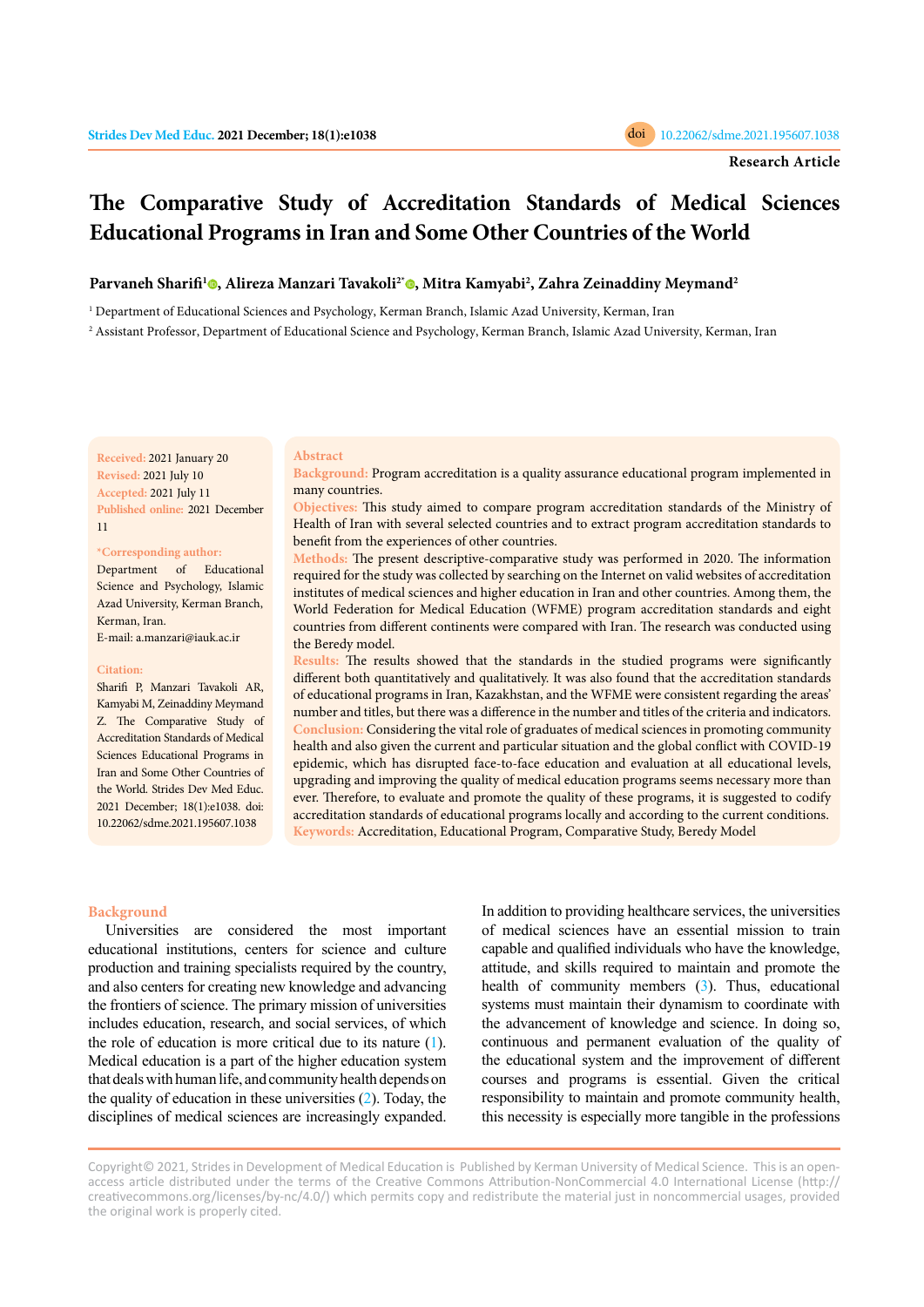of medical sciences [\(4\)](#page-9-0). Some countries have reduced this concern in the last two decades and tried to address it through continuous evaluation. Some of the efforts include implementing internal and external evaluation plans at the national level and establishing regional and international accreditation mechanisms [\(5](#page-9-0)). Global studies confirm that higher education institutions need a codified, scientific, and institutionalized evaluation system to evaluate the quality and accreditation of curricula [\(6](#page-10-0)). Numerous evaluation models have been considered to evaluate the quality of higher education. Among these models, the accreditation model has gained relatively universal acceptance and has been used almost as a model for specific evaluation of higher education in many countries and a large number of universities [\(7](#page-10-0)).

In recent years, accreditation has been proposed as one of the essential methods of quality assurance and promotion in medical sciences education in the country, and some measures have also been taken to establish accreditation structures in some parts of medical education ([5\)](#page-9-0). For example, in 2017, the Secretariat of the General Medical Education Council reviewed the national standards for accreditation of general medical education programs, which had been codified in 2007, and announced the country's universities of medical sciences [\(8\)](#page-10-0). Also, to codify national accreditation standards of educational programs, the Secretariat of the Pharmacy and Specialized Education Council of the Ministry of Health made the draft standards of the general pharmacy course available to the country's universities of medical sciences to be considered by these universities; at present, the accreditation of the general doctoral course program in the country's pharmacy schools is underway [\(9\)](#page-10-0). In most countries, however, there are independent institutions of educational program accreditation that act to codify and review the national standards for educational program accreditation; for example, the World Federation for Medical Education (WFME) in the United States recommends a set of global standards in basic medical education ([10](#page-10-0)). The Academic Quality Assurance System (AQAS) is an independent organization recognized by the German Accreditation Council (GAC) since 2001 and is an informed body for the accreditation of higher education institutions and programs in Germany. The AQAS is also a vital member of the European Nations for Quality Assurance in Higher Education (ENQA) and is listed on the European Quality Assurance Register for Higher Education (EQAR) ([11](#page-10-0)). By summarizing the definitions presented classically for accreditation, accreditation refers to granting a license or certification to an educational center that has met the pre-determined criteria based on the judgment of experts in the relevant field ([12](#page-10-0)). According to the definition provided by the United States Council for Higher Education Accreditation (CHEA), accreditation is a process based on self-assessment and peer-assessment designed to ensure the quality of the institution or university educational course to improve the quality and accountability and determine whether the desired institution or program has met the standards published by the relevant accreditation

organization and its mission and objectives or not ([13](#page-10-0)).

Accreditation can be performed for an institution as a whole (institutional accreditation) or only includes accreditation courses under cover (specialized accreditation). If the unit to be evaluated in the accreditation system is an institution as a whole, the quality of the organization and its activities, including administrative affairs, budget, other resources and facilities, research affairs, educational facilities, and quality assurance mechanisms in that institution are evaluated, but if it is an educational course, the quality of the course is evaluated in a specific area ([14](#page-10-0)). Program accreditation is a type of quality assurance performed in many countries and is usually associated with accountability and improving program quality  $(15)$  $(15)$ . Program accreditation is typically used for programs, departments, or colleges that are part of the institution. Although the general frameworks of institutional and program accreditation are not much different, they are significantly different regarding implementation, criteria, and standards of judgment  $(16, 17)$  $(16, 17)$  $(16, 17)$ .

In recent years, efforts have been made to develop national and local models for accreditation of educational programs in some medical sciences disciplines in Iran and other countries. The following items are some of these measures and studies.

In a study conducted to review and compare the standards and indicators of quality assurance and accreditation in higher education, Dameh (2011) analyzed the regional analysis and case studies of prominent accreditation experts. The author proposes the CIPOF (Context-Input-Process-Output- Feedback) accreditation model in this research, which has eight main areas ([18\)](#page-10-0). In another study conducted to propose a set of standards and indicators in quality assurance and accreditation, Hamalinen et al. (2004) also proposed a conceptual framework with five categories of standards [\(19](#page-10-0)). In a study conducted to determine the relative importance of the set of standards used by accreditation agencies worldwide, Van Xanten et al. (2012) concluded that there was a difference in the importance of some accreditation standards and some criteria were more important than others ([20\)](#page-10-0).

Blouin (2020), who identified new and effective accreditation indicators to determine the value and impact of accreditation, proposed eight program accreditation standards [\(21](#page-10-0)). In a study, Queto et al. (2006) compared the accreditation systems of medical education programs of the undergraduate course in nine developing countries (Argentina, India, Kenya, Malaysia, Mongolia, Nigeria, Pakistan, Philippines, and South Africa) with accreditation methods in the United States. The results of their study showed that accreditation systems in these countries existed with well-defined criteria, standards, and procedures and these systems were also similar to the accreditation systems of developed countries. The criteria of this study included in the areas of mission and objectives, educational programs, students, scientific/ educational staff, educational resources, financial support and financial stability, the process of evaluation, monitoring, and improvement of curriculum, educational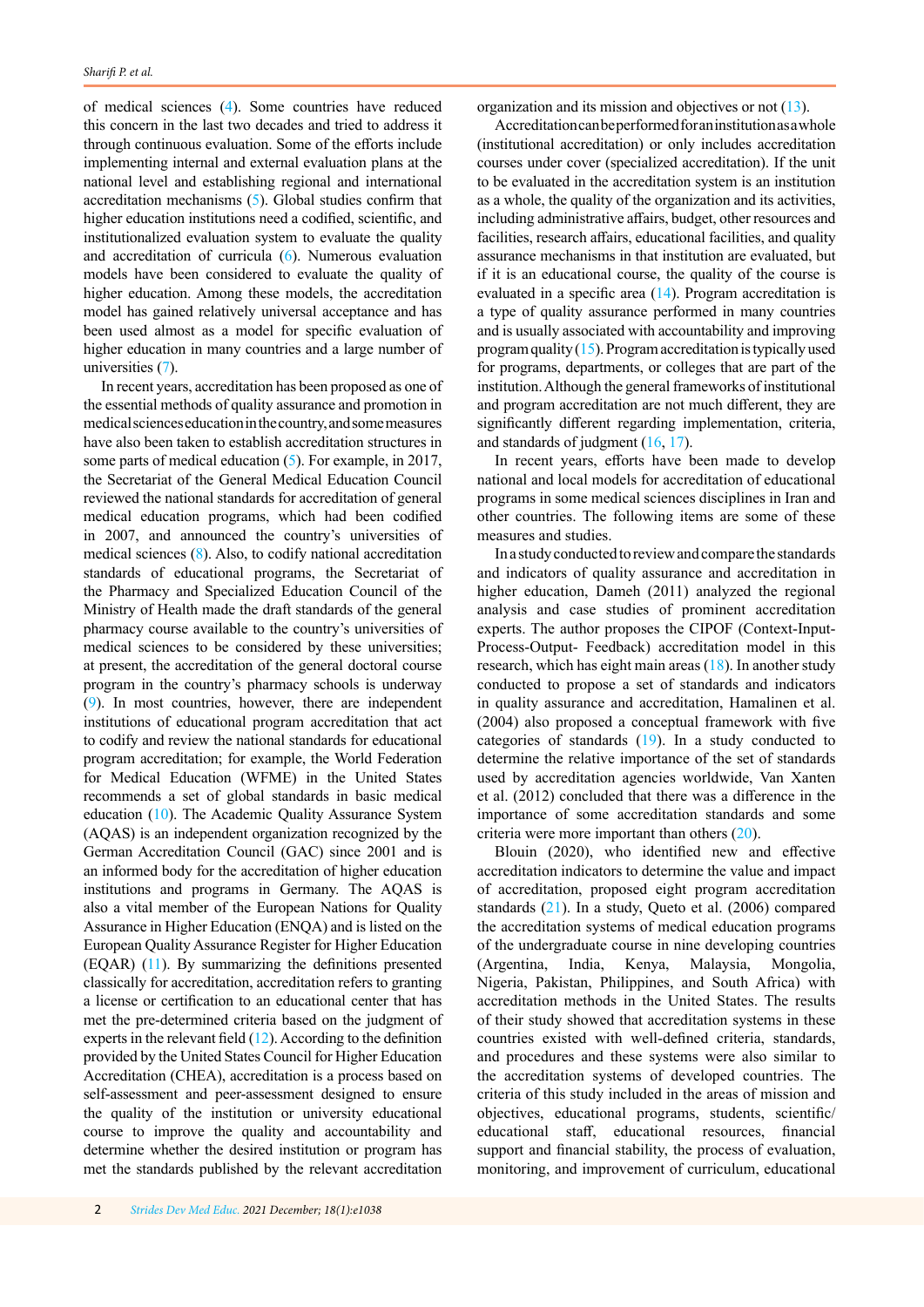management, executive and senior management, and leading planning strategies and activities ([22\)](#page-0-0). Allahdadian et al. (2008) conducted a study to propose appropriate national standards for nursing and midwifery based on international standards (a case study of master's course in nursing and midwifery). According to the results of their study, 28 standards (criteria) and 224 indicators in master's course were proposed as the final standard ([23\)](#page-10-0). In an effort to codify local standards for the accreditation of clinical nursing education, Naseri et al. (2010) conducted a study to codify accreditation standards for clinical nursing education in Iran based on international standards. The results of their study led to proposing 55 standards in five areas of faculty members and assistant clinical instructors, students, educational programs, clinical facilities, and teaching-learning activities for the accreditation of clinical nursing education in Iran ([24\)](#page-10-0). Aliyari et al. (2016) also conducted a study to codify and present a model for accreditation of the undergraduate course curriculum of nursing in medical universities first identified nine factors, 39 criteria, and 143 indicators and then, according to global experiences, characteristics, and the existing conditions in the country codified and localized their proposed model ([6\)](#page-0-0). Safdari and Meydani's research entitled "The Comparative Study of Healthcare Information Management Accreditation Standards in Canada, USA, and New Zealand" was conducted by a comparative method to be used as a model for reviewing the country's medical record standards under information management standards ([25\)](#page-10-0).

Considering that a coherent, consistent, and strict national quality assurance system makes the stakeholders in the higher education department sure that the standards are met [\(14](#page-10-0)) and also given the importance of accreditation programs in improving the quality of higher education, especially medical sciences education, this study aimed to compare the accreditation standards of undergraduate degree educational programs in the field of medical sciences using a comparative research method and benefit from the successful experiences of other countries. After comparing the similarities and differences, the final standards were extracted, and suggestions were provided for their application in Iran, and finally, took a step toward aligning national standards with international standards.

### **Objectives**

 This study aimed to compare program accreditation standards of the Ministry of Health of Iran with several selected countries and to extract program accreditation standards to benefit from the experiences of other countries.

### **Method**

The present research is a descriptive-comparative crosssectional study conducted in 2020. One of the research methods in reviewing and modernizing educational programs is conducting comparative studies. Comparative studies are a rational strategy for using the experiences of others  $(26)$  $(26)$ . In definition, a comparative study is a practice in which two or more phenomena are put together, and their differences or similarities are analyzed. Comparative study leads educational program to create the ability to solve educational problems and difficulties and shows the set of factors and contexts effective in creating the successes and failures of educational systems  $(27-29)$  $(27-29)$  $(27-29)$ . The Beredy model (1969) was used in the present study. This model is an absolute and abstract method among the methods of comparative studies that identifies four stages of description, interpretation, proximity, and comparison in comparative studies  $(30)$  $(30)$ . In the description stage, research phenomena are prepared based on evidence and information, note-taking, and preparation of sufficient findings for review and critique in the next stage. The information is assessed and analyzed in the first step, i.e., in the interpretation stage. In the proximity stage, the information prepared in the previous stage is classified and put together to create a framework for comparing similarities and differences. In the comparison stage, the research problem is examined and compared according to the similarities and differences and answering the research questions ([26](#page-10-0)). Based on this model; first, the required information about the latest accreditation standards of educational programs of medical sciences educational institutions extracted from related electronic sources, databases of organizations providing accreditation services in the world, as well as databases such as Springer, Web of Science, PubMed, Science Direct, Iranmedex, Magiran, Elsevier, Emerald, Ovid, Oxford, ProQuest, ISI web of Knowledge, MedLib, Irandoc, SID, Cochrane library, Scopus, ERIC, Embase, and search engines such as Google Scholar and Google and referring to the relevant internal authorities (standards for educational programs of the Ministry of Health, Treatment, and Medical Education) and reviewing the accreditation systems of world educational programs between 2004 and 2020 and using keywords such as "Program Accreditation", "Specialized Accreditation", "Assessment", "Criteria", "Degree", "Medical Sciences", "Standards", "Bachelor", "Quality Evaluation", and "Quality Assurance" was obtained and studied.

Inclusion and exclusion criteria of studies in this research were:

Inclusion Criteria

• Standards of program accreditation for the undergraduate degree in medical sciences (clinical and nonclinical) and higher education

• Articles in English, valid Persian articles, documents Exclusion Criteria

• Institutional accreditation standards, hospital accreditation standards, postgraduate accreditation standards

• Gray literature, electronic and printed information not endorsed by reputable publications

• Reports, ideas, editorials, and views

In this study, the accreditation standards of educational programs in the field of medical sciences based on searching on the databases mentioned above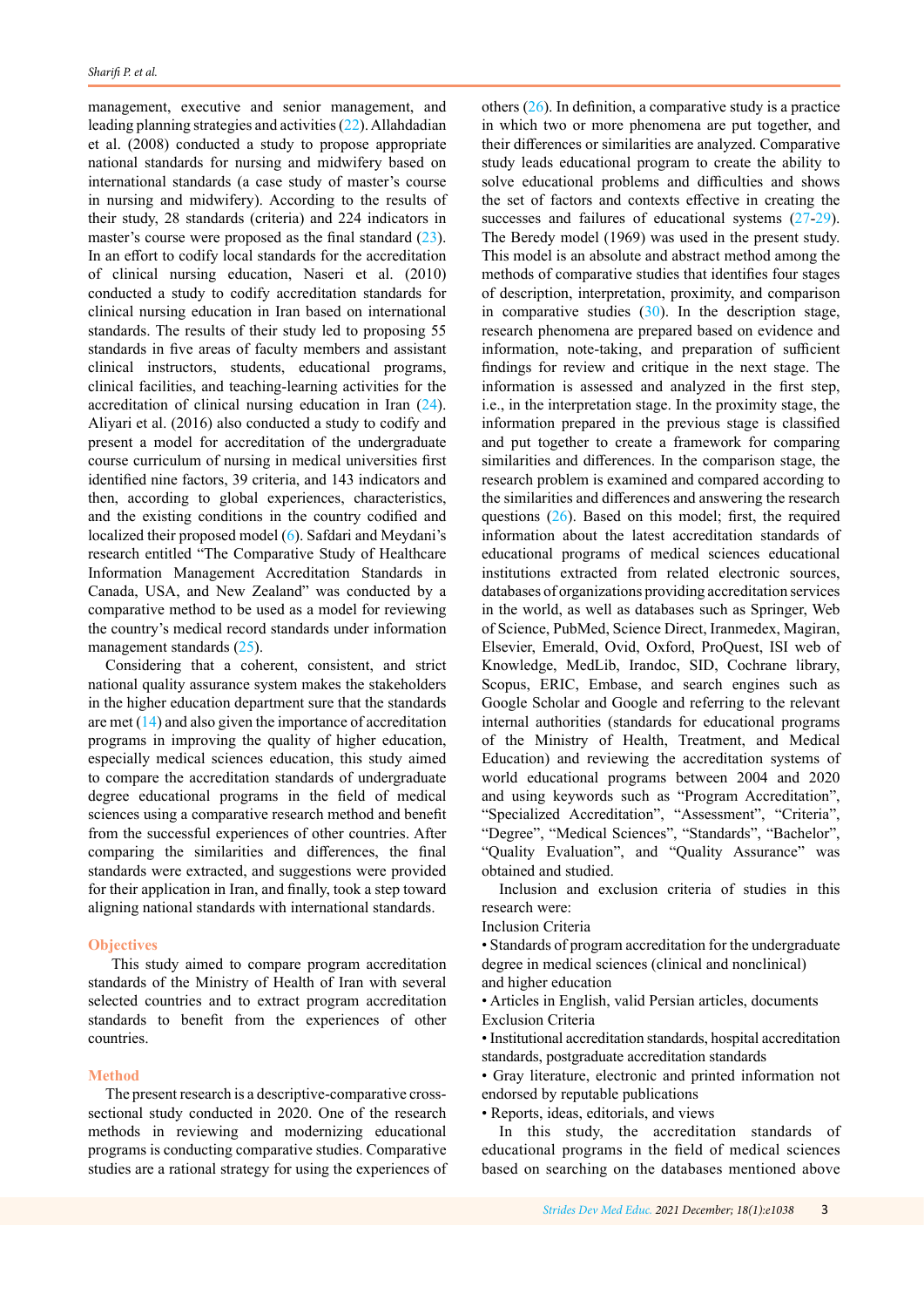were used. To compare the accreditation standards of the world countries (all five continents); first, the countries that had a codified and national plan for the accreditation of undergraduate degree educational programs in all disciplines of medical sciences were selected. The first preference was the bachelor's course in all disciplines of medical sciences, and in the absence of a program in this course, the use of nursing accreditation standards, the preliminary stage (first 4 years) of general medicine (basic medical education (BME), primary medical programs (PMP)) in countries such as Iran, Malaysia, Kazakhstan, and Australia, respectively. In the next step, in the absence of a specific accreditation program for medical sciences, accreditation standards that were generally codified for higher education in an undergraduate degree (such as the European Union and the United Arab Emirates) were used.

In the next stage, experts in the areas of institutional and program accreditation with specializations in curriculum planning, educational management, educational psychology, and medical education identified, reviewed, and analyzed the accreditation standards of various educational programs. The information was then tabulated for each accreditation standard so that the name of each university was placed in the rows of the tables. In this way, by ordering the data, similarities and differences were determined, and practical and specific suggestions and solutions were presented. The present study was approved by the Ethics Committee of Kerman University of Medical Sciences (IR.KMU.REC.1399.455).

### **Results**

The findings of this study were the result of reviewing accreditation standards of nursing in the United States, Kazakhstan, and Caribbean Community, Australian and Malaysian medical introductory standards, and higher education in the United Arab Emirates, South Africa, and the European Union. In Iran, national standards

for accreditation of undergraduate degree educational programs have not yet been announced. Therefore, for comparison, national standards of general medicine were used as reference standards in Iran. Also, given that the WFME standards are a valid and international reference and countries around the world have used these standards to improve the quality of medical education to develop and design accreditation standards of educational programs in the field of medical sciences, it is recognized as a valid reference for comparing standards ([10](#page-10-0)).

The study results on each of the accreditation systems of the studied educational programs are presented separately in Tables 1-11. It is worth noting that some of the studied countries did not have information in some areas; therefore, their names are not mentioned in some tables.

According to Table 1 regarding 10 countries and the accreditation program studied by Iran, the WFME, the United States, Australia, and Kazakhstan have the mission and objectives area; of course, with a slight difference in the titles of the areas and also in the number of criteria and indicators, the number of criteria and indicators varies from 2 to 9 and 6 to 26, respectively.

According to the information presented in [Tables 2](#page-4-0), [3](#page-4-0), and [4](#page-5-0), three areas of the educational program, students, and educational resources were areas with which all 10 countries and the program under study had a complete agreement and were included in their accreditation program.

According to [Table 5](#page-5-0), the area of student evaluation has not been included in United States accreditation standards. This area is one of the criteria in the field of course evaluation in the United Arab Emirates, one of the criteria in the field of students in Caribbean Community, and one of the criteria in the field of continuous monitoring and periodic review in the European Union.

According to [Table 6,](#page-6-0) the area of faculty members exists in all countries and programs under study, with

**Table 1.** Comparison of accreditation standards in the area of mission and objectives based on the studied countries

| <b>The Studied Countries</b>                      |            | The First Area: Mission and Objectives                                                                                                                                                                                                                                                                                                                                         |
|---------------------------------------------------|------------|--------------------------------------------------------------------------------------------------------------------------------------------------------------------------------------------------------------------------------------------------------------------------------------------------------------------------------------------------------------------------------|
| National Standards of General<br>Medicine in Iran |            | Mission and objectives, including two criteria: 1 Mission and objectives and 2 Authority, which<br>is evaluated by six indicators $(8)$ .                                                                                                                                                                                                                                      |
| World Federation for Medical<br>Education         |            | Mission and results, including four criteria: 1- Mission, 2- Organizational autonomy and academic<br>freedom, 3- Educational results, and 4- Participation in codifying mission results, which is<br>evaluated by 26 indicators $(10)$ .                                                                                                                                       |
| The United States                                 |            | Mission and administrative competence, including these criteria: 1- Mission and philosophy, 2-<br>Administrative competence, 3- Program policies, 4- Management organization, 5- Managers'<br>competence, 6- Authorities and responsibilities, 7- Program budget, 8- Participation of<br>stakeholders, and 9- Distance education, which is evaluated by 11 indicators $(31)$ . |
| Australia                                         |            | Outcomes (results) of the program, including two criteria: 1- Objective and 2- The results of the<br>medical program, which are evaluated by 7 indicators (32).                                                                                                                                                                                                                |
| Eurasia                                           | Kazakhstan | Mission and results, including four criteria: 1- Mission, 2- Organizational autonomy and academic<br>freedom, 3- Educational results, and 4- Participation in the development of mission and results,<br>which is evaluated by $14$ indicators $(33)$ .                                                                                                                        |
| Caribbean Community                               |            | Organizational regulations, including four criteria: 1- Senior and executive management, 2-<br>Vision, mission, values, and strategies, 3- Academic environment, and 4- Safe and positive<br>environments, which is evaluated by 24 indicators (34).                                                                                                                           |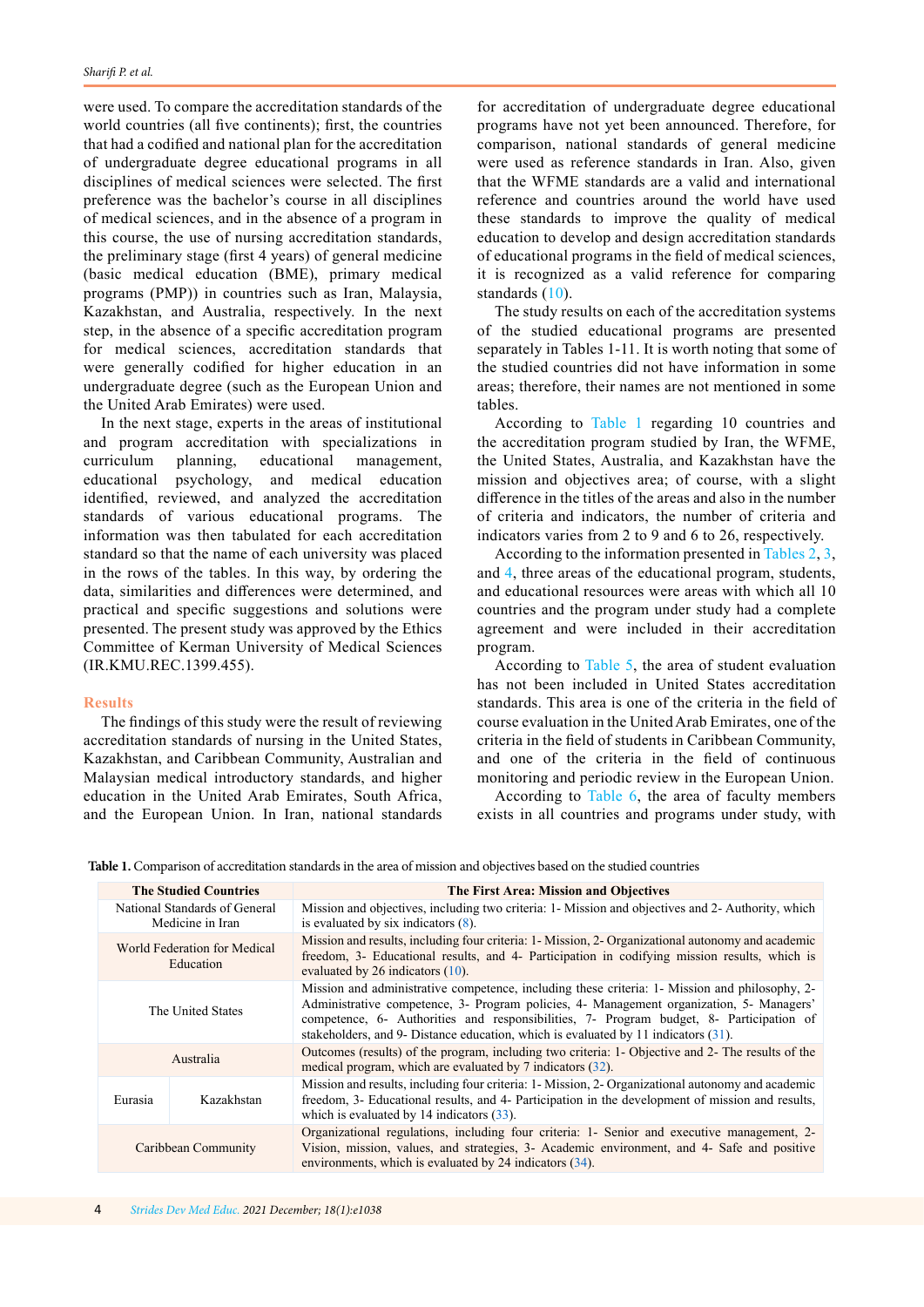# <span id="page-4-0"></span>**Table 2.** Comparison of accreditation standards in the area of educational program based on the studied countries

| <b>The Studied Countries</b>                      |                             | The Second Area: Educational Program                                                                                                                                                                                                                                                                                                                                                                                                                                                                                                                                                                                      |
|---------------------------------------------------|-----------------------------|---------------------------------------------------------------------------------------------------------------------------------------------------------------------------------------------------------------------------------------------------------------------------------------------------------------------------------------------------------------------------------------------------------------------------------------------------------------------------------------------------------------------------------------------------------------------------------------------------------------------------|
| National Standards of General<br>Medicine in Iran |                             | An educational program, including four criteria: 1- Program framework, 2- Educational<br>content, 3- Educational strategies, and 4- teaching-learning methods, which is evaluated by 20<br>indicators.                                                                                                                                                                                                                                                                                                                                                                                                                    |
| World Federation for Medical<br>Education         |                             | An educational program, including eight criteria: 1- Program framework, 2- Scientific method,<br>3- Basic medical sciences, 4- Behavioral and social sciences, medical ethics, and spiritual<br>rights, 5- Clinical sciences and skills, 6- Program structure, composition, and duration, 7-<br>Program management, and 8- The relationship between medical practices and the health sector,<br>which is evaluated by 40 indicators.                                                                                                                                                                                      |
|                                                   | The United States (Nursing) | A curriculum, including the criteria: 1- Regulations, 2- Program design, 3- Program content,<br>4- Educational processes, 5- Healthcare areas, and 6- Evaluation methods, which is evaluated<br>by 11 indicators.                                                                                                                                                                                                                                                                                                                                                                                                         |
|                                                   | Australia                   | A medical curriculum, including six criteria: 1- Duration of the medical program, 2-<br>Curriculum content, 3- Curriculum design, 4- Curriculum description, 5- Local health, and 6-<br>Choices opportunities for students to promote the breadth and variety of experiences, which is<br>evaluated by 10 indicators.                                                                                                                                                                                                                                                                                                     |
| Asia                                              | The United Arab<br>Emirates | Educational programs, including fourteen criteria: 1- Program planning and development, 2-<br>Budgeting for programs, 3- Requirements for structuring and completing the program, 4-<br>Framework of national competencies, 5- Postgraduate studies program, 6- General education,<br>7- Compensatory courses, 8- Internship or practical course, 9- Teaching methods, 10- Student<br>evaluation, 11- Course presentation, 12- Course and program evaluation, 13- Program<br>effectiveness, and 14- Content change of programs, which is evaluated by 85 indicators (35).                                                 |
|                                                   | Malaysia                    | Program development and presentation, including three criteria: 1- The statement of academic<br>goals of the academic program and learning outcomes, 2- Program development: Process,<br>content, structure, and teaching-learning methods, and 3- Program presentation, which is<br>evaluated by 17 indicators (36).                                                                                                                                                                                                                                                                                                     |
| Eurasia                                           | Kazakhstan                  | The educational program, including eight criteria: 1- Program framework, 2- Scientific<br>method, 3- Basic medical sciences, 4- Behavioral and social sciences, medical ethics, and<br>spiritual rights, 5- Clinical sciences and skills, 6- Program structure, composition, and duration,<br>7- Program management, and 8- The relationship between medical measures and the health<br>sector, which is evaluated by 25 indicators.                                                                                                                                                                                      |
| Caribbean Community                               |                             | The educational programs, including six criteria: 1- Curriculum codification and management,<br>2- Clinical, educational program, 3- Education and evaluation, 4- Satellite campuses, online<br>programs, and license issuing (geographically separated campuses, online and Franchise<br>Programs), 5- Program evaluation and review, and 6- The program effectiveness, which is<br>evaluated by 49 indicators.                                                                                                                                                                                                          |
| South Africa                                      |                             | Program design includes seven criteria: 1- Communication with the institutional mission and<br>planning, 2- Needs of students and other stakeholders, 3- Intellectual credibility, 4- Coherence,<br>5- Rhetoric, 6- Specifications and needs of professional and occupational education, and 7-<br>Learning content development, which is evaluated by 14 indicators $(15)$ .                                                                                                                                                                                                                                             |
| The European Union                                |                             | Design and approval of programs, including eight criteria: 1- Designing under the general<br>objectives of the program, organizational strategy, and with specific learning outcomes, 2-<br>Participation of students and other stakeholders in program design, 3- Using the external<br>experts and reference points, 4- Reflecting the goals of higher education in the Europe Council,<br>5- Uniform and regular student progress, 6- The student workload amount and volume, 7- The<br>best placement structure, and 8- The formal process of organization approval, which does not<br>have any specific titles (37). |

# **Table 3.** Comparison of accreditation standards of the area of students based on the studied countries

|                                                   | <b>The Studied Countries</b> | <b>The Third Area: Students</b>                                                                                                                                                                                                                                                                                                                                                                                                                                                                                                                                                                                                                                                                              |
|---------------------------------------------------|------------------------------|--------------------------------------------------------------------------------------------------------------------------------------------------------------------------------------------------------------------------------------------------------------------------------------------------------------------------------------------------------------------------------------------------------------------------------------------------------------------------------------------------------------------------------------------------------------------------------------------------------------------------------------------------------------------------------------------------------------|
| National Standards of General<br>Medicine in Iran |                              | Students, including three criteria: 1- Student admission and selection, 2- Student counseling<br>and support, and 3- Presence of student representatives, which is evaluated by 17 indicators.                                                                                                                                                                                                                                                                                                                                                                                                                                                                                                               |
| World Federation for Medical<br>Education         |                              | Students, including four criteria: 1- Student admission and selection policy, 2- Student<br>recruitment rate, 3- Student counseling and support, and 4- Student representative, which is<br>evaluated by 20 indicators.                                                                                                                                                                                                                                                                                                                                                                                                                                                                                      |
|                                                   | The United States (Nursing)  | Students, including four criteria: 1- Student policies, 2- Student support services, 3- Program<br>general information, and 4- Student's educational background, which is evaluated by 12<br>indicators.                                                                                                                                                                                                                                                                                                                                                                                                                                                                                                     |
|                                                   | Australia                    | Students, including six criteria: 1- Student recruitment rate, 2- Admission and selection policy,<br>3- Student support, 4- Professionalism and readiness for practice, 5- Student representation,<br>and 6- Payment of compensation and student insurance, which is evaluated by 15 indicators.                                                                                                                                                                                                                                                                                                                                                                                                             |
| Asia                                              | The United Arab<br>Emirates  | Students, including fifteen criteria: 1- Codified list (about the institute and its programs), 2-<br>(How to) accept bachelor's degree, 3- (How to) accept postgraduate studies, 4- Admission and<br>transfer, 5- Recognition of previous learning (RPL), 6- Registration and Academic<br>background, 7- Academic status (full-time, part-time) of the student and number of credits, 8-<br>Student support services, 9- Counseling services, 10- Activities and publications (articles,<br>research, etc.), 11- Student behavior and academic honesty, 12- Student appeals and<br>prosecution, 13- Student handbook, 14- Graduates, and 15- Feedback from students, which is<br>evaluated by 95 indicators. |
|                                                   | Malaysia                     | Student selection and support services, including five criteria: 1- Student selection, 2- Transfer,<br>3- Student support services, 4- Student representation and participation, and 5- Graduates,<br>which is evaluated by 20 indicators.                                                                                                                                                                                                                                                                                                                                                                                                                                                                   |
| Eurasia                                           | Kazakhstan                   | Students, including four criteria: 1- Student admission and selection policy, 2- Student<br>recruitment rate, 3- Student counseling and support, and 4- Student representative, which is<br>evaluated by 17 indicators.                                                                                                                                                                                                                                                                                                                                                                                                                                                                                      |
| Caribbean Community                               |                              | Students, including six criteria: 1- Admission, 2- Transfer and guest students, 3- Student<br>services, 4- Learning environment, 5- Student evaluation, and 6- Student representative, which<br>is evaluated by 36 indicators.                                                                                                                                                                                                                                                                                                                                                                                                                                                                               |
| South Africa                                      |                              | Student recruitment, admission, and selection, including seven criteria: 1- Employment, 2-<br>Legal consequences, 3- Extensive access, 4- Fairness and impartiality, 5- Learning obligations,<br>6- Occupational needs, and 7- The program capacity to provide high-quality education, which<br>is evaluated by 13 indicators.                                                                                                                                                                                                                                                                                                                                                                               |
| The European Union                                |                              | Student (admission, progress, recognition, and certification), including four criteria: 1-<br>Academic achievement, 2- Admission policies, processes, and criteria, 3- Official recognition<br>of higher education qualifications, and 4- Qualifications of graduates (indicators have been<br>expressed in descriptive terms).                                                                                                                                                                                                                                                                                                                                                                              |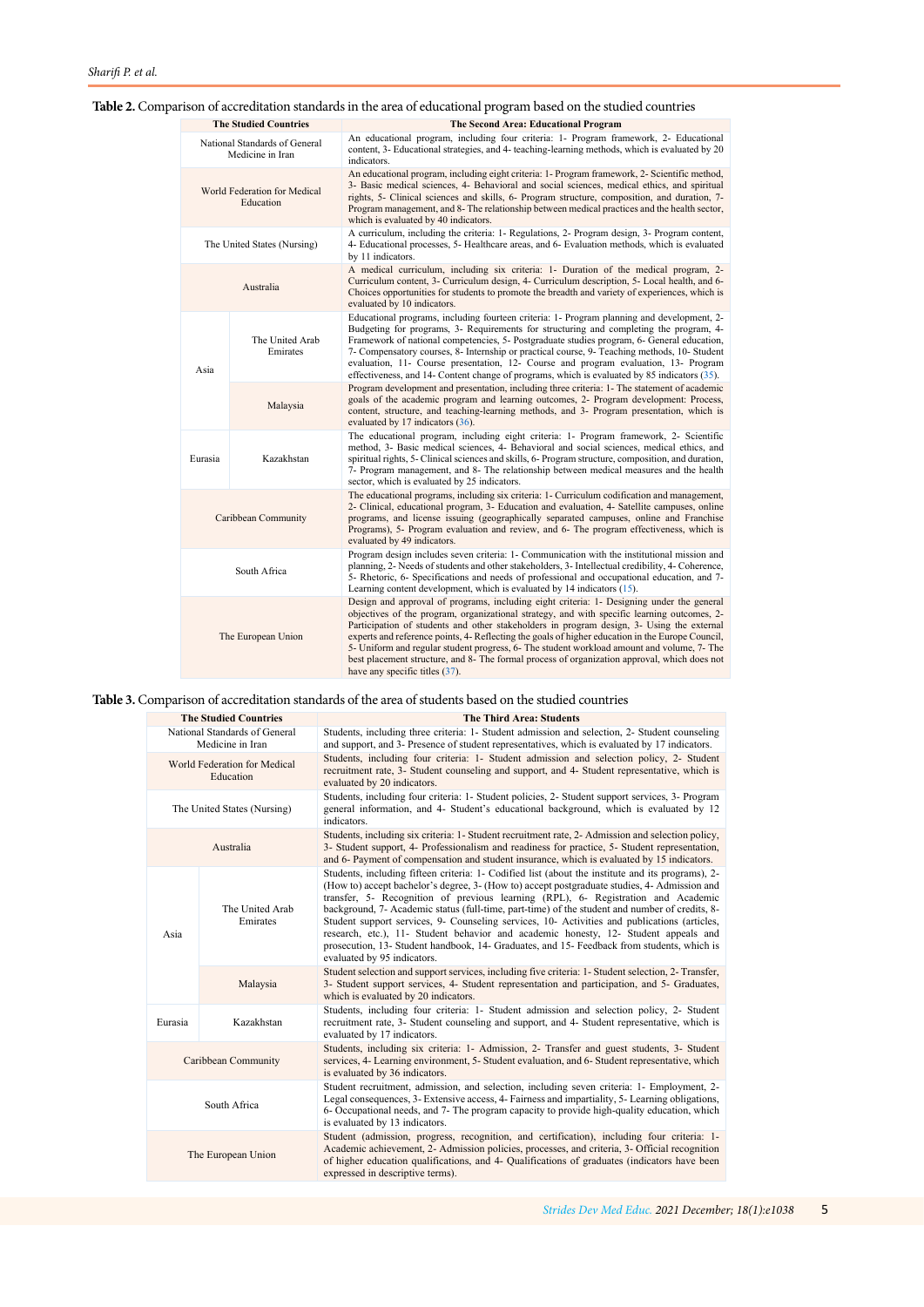<span id="page-5-0"></span>

| Table 4. Comparison of accreditation standards in the area of educational resources based on the studied countries |  |
|--------------------------------------------------------------------------------------------------------------------|--|
|--------------------------------------------------------------------------------------------------------------------|--|

| <b>The Studied Countries</b>                      |                             | <b>The Fourth Area: Educational Resources</b>                                                                                                                                                                                                                                                                                                                                      |
|---------------------------------------------------|-----------------------------|------------------------------------------------------------------------------------------------------------------------------------------------------------------------------------------------------------------------------------------------------------------------------------------------------------------------------------------------------------------------------------|
| National Standards of General<br>Medicine in Iran |                             | Educational resources, including six criteria: 1- Physical facilities, 2- Clinical education<br>resources, 3- Information technology, 4- Research and scholarship, 5- Medical education<br>proficiency, and 6- Educational exchanges, which are evaluated with 21 indicators.                                                                                                      |
| World Federation for Medical<br>Education         |                             | Educational resources, including six criteria: 1- Physical facilities, 2- Clinical education<br>resources, 3- Information technology, 4- Medical research and scholarship, 5- Educational<br>proficiency, and 6- Educational exchanges, which are evaluated with 29 indicators.                                                                                                    |
|                                                   | The United States (Nursing) | Resources, including three criteria: 1- Financial resources, 2- Physical resources, and 3-<br>Learning and technology resources, which are evaluated with 4 indicators.                                                                                                                                                                                                            |
|                                                   | Australia                   | Learning environment, including four criteria: 1- Physical facilities, 2- Information resources<br>and library services, 3- Clinical learning environment, and 4- Clinical supervision, which is<br>evaluated by 12 indicators.                                                                                                                                                    |
| Asia                                              | The United Arab<br>Emirates | Learning resource center, including five criteria: 1- Facilities and infrastructures of the learning<br>resource center, 2- Staff, 3- Activities, 4- Electronic and non-electronic complexes, and 5-<br>Cooperation agreements, which is evaluated by 19 indicators.                                                                                                               |
|                                                   | Malaysia                    | Educational resources, including four criteria: 1- physical facilities, 2- Research and<br>development, 3- Financial resources, and 4- Educational specialization, which is evaluated by<br>12 indicators.                                                                                                                                                                         |
| Eurasia                                           | Kazakhstan                  | Educational resources, including six criteria: 1- Physical facilities, 2- Clinical education<br>resources, 3- Information technology, 4- Medical research and scholarship, 5- Educational<br>proficiency, and 6- Educational exchanges, which are evaluated with 26 indicators.                                                                                                    |
|                                                   | Caribbean Community         | Educational resources, including three criteria: 1- Public facilities, 2- Finance, and 3-<br>Information resources and library services, which are evaluated with nine indicators.                                                                                                                                                                                                 |
| South Africa                                      |                             | Infrastructure and library resources, including six criteria: 1- Places, 2- Information technology<br>and education infrastructures, 3- Size and extent of library resources, 4- Integration of library<br>resources in the curriculum, 5- Management and maintenance of library resources, and 6-<br>Library support and access to students, which is evaluated by 12 indicators. |
| The European Union                                |                             | Student learning and support resources, including five criteria: 1- Physical resources, 2- Staff<br>support (for students), 3- Planning and providing student learning and support resources, 4-<br>Organizing activities and support facilities, and 5- The role of administrative and support staff<br>(indicators have been expressed by descriptive terms).                    |

**Table 5.** Comparison of accreditation standards in the area of student evaluation based on the studied countries

| <b>The Studied Countries</b>                      |            | <b>The Fifth Area: Student Evaluation</b>                                                                                                                                                                                                                                                                                                                   |
|---------------------------------------------------|------------|-------------------------------------------------------------------------------------------------------------------------------------------------------------------------------------------------------------------------------------------------------------------------------------------------------------------------------------------------------------|
| National Standards of General<br>Medicine in Iran |            | Student evaluation, which includes no sub-area or criteria and is evaluated by 10 indicators.                                                                                                                                                                                                                                                               |
| World Federation for Medical<br>Education         |            | Area name: Student evaluation, including two criteria: 1- Evaluation methods and 2- The<br>relationship between evaluation and learning, which is evaluated by 15 indicators.                                                                                                                                                                               |
| Australia                                         |            | Student learning evaluation, including four criteria: 1- Evaluation approach, 2- Evaluation<br>methods, 3- Evaluation feedback, and 4- Evaluation quality, which is assessed by 11 indicators.                                                                                                                                                              |
| Asia                                              | Malaysia   | Student learning evaluation, including three criteria: 1- The relationship between evaluation<br>and learning outcomes, 2- Evaluation methods, and 3- Student evaluation management, which<br>is evaluated by 11 indicators.                                                                                                                                |
| Eurasia                                           | Kazakhstan | Student evaluation, including two criteria: 1- Evaluation methods and 2- The relationship<br>between evaluation and learning, which is evaluated by 13 indicators.                                                                                                                                                                                          |
| South Africa                                      |            | Student evaluation policies and procedures, including seven criteria: 1- Internal evaluation, 2-<br>Balance between internal and external evaluation, 3- Monitoring student progress, 4-<br>Evaluation validity and reliability, 5- Recording the results, 6- Security, and 7- Recognition of<br>prior learning (RPL), which is evaluated by 16 indicators. |

the difference that in Australia, it is not an independent area but it is considered one of the criteria in the area of medical program provisions ([Table 11](#page-8-0)).

According to [Table 7](#page-6-0) of the studied programs, only Iran, Australia, Kazakhstan, and the WFME have the area of course evaluation.

The information in [Table 8](#page-6-0) shows that the area of executive and senior management, except in the United States and the European Union, has been included in the rest of the programs under study. This area is one of the criteria for the area of medical provisions in Australia [\(Table 11](#page-8-0)).

The information in [Table 9](#page-7-0) indicates that the area of continuous review has been used by Iran, Malaysia, Kazakhstan, the European Union, and the WFME.

According to the information in [Table 10,](#page-7-0) the area of teaching-learning has been used by Australia, South Africa, and the European Union. In Iran, it is a criterion in the area of the educational program. In the United States, it is one of the criteria in the area of curriculum and educational processes. In the United Arab Emirates, it is one of the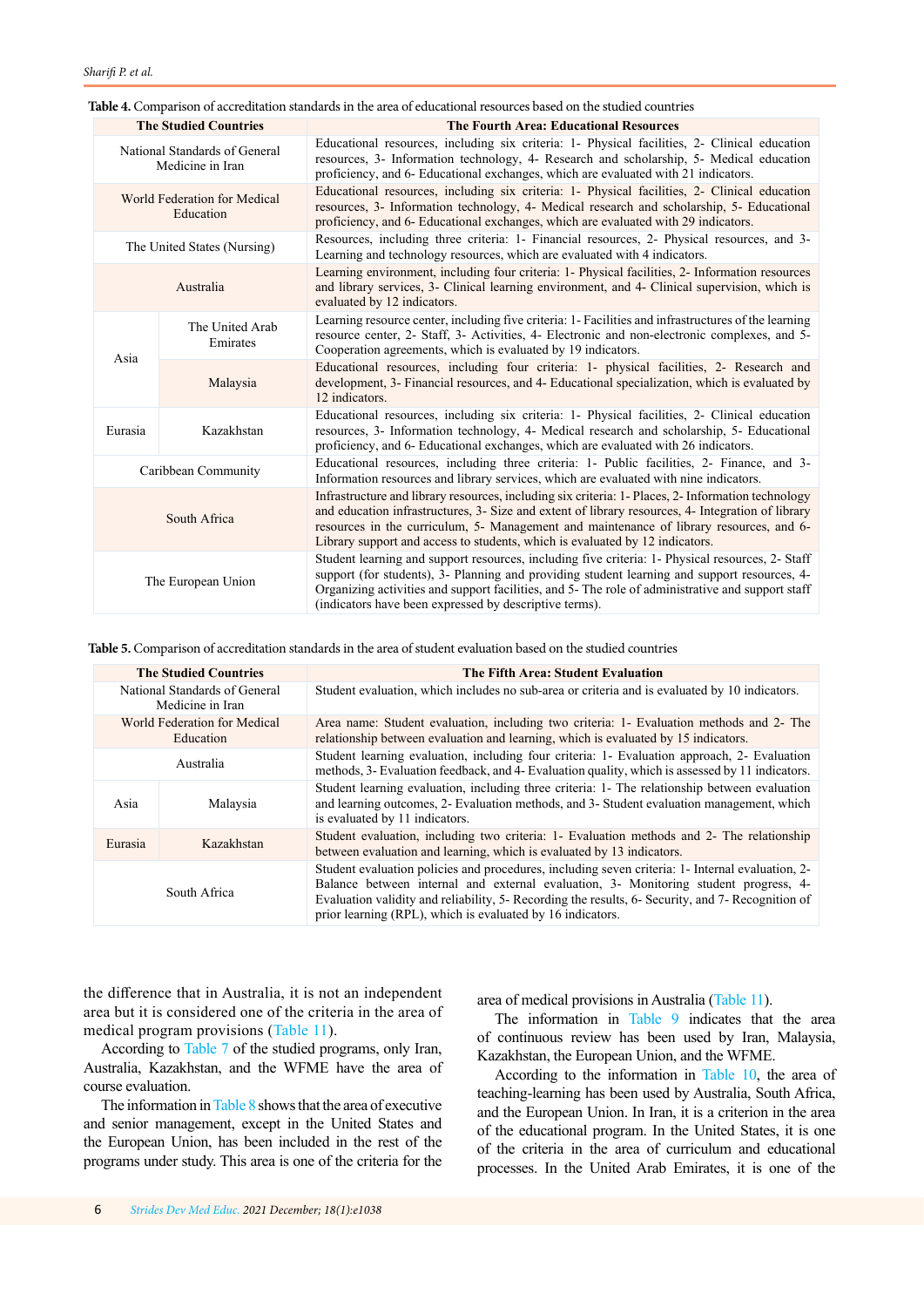<span id="page-6-0"></span>

|                                                   | <b>The Studied Countries</b> | <b>The Sixth Area: Faculty Members</b>                                                                                                                                                                                                                                                                                                                                                                                                                                                                                                                                                                                                                                                                 |
|---------------------------------------------------|------------------------------|--------------------------------------------------------------------------------------------------------------------------------------------------------------------------------------------------------------------------------------------------------------------------------------------------------------------------------------------------------------------------------------------------------------------------------------------------------------------------------------------------------------------------------------------------------------------------------------------------------------------------------------------------------------------------------------------------------|
| National Standards of General<br>Medicine in Iran |                              | Faculty members, including two criteria: 1- Calling and recruiting faculty members and 2-<br>Rank promotion and activities of faculty members, which are evaluated by 13 indicators.                                                                                                                                                                                                                                                                                                                                                                                                                                                                                                                   |
| World Federation for Medical<br>Education         |                              | Faculty members, including two criteria: 1- Recruitment and employment policy and 2-<br>Activities and progress of faculty members, which is evaluated by 12 indicators.                                                                                                                                                                                                                                                                                                                                                                                                                                                                                                                               |
| The United States (Nursing)                       |                              | Faculty members and staff, including six criteria: 1- Competence and credibility of faculty<br>members and staff, 2- Number of faculty members and staff, 3- Non-nursing faculty members,<br>4- Instructors, 5- Cooperation type of faculty members (full-time-part-time), and 6-<br>Performance of faculty members, which is evaluated by 10 indicators.                                                                                                                                                                                                                                                                                                                                              |
| Asia                                              | The United Arab<br>Emirates  | Faculty members and professional staff, including 16 criteria: 1- Faculty members handbook,<br>2- Professional staff handbook, 3- Calling and terms of employment, 4- Academic degrees, 5-<br>Faculty members of postgraduate studies, 6- Professional staff qualifications, 7- Faculty<br>members workload, 8- Part-time faculty members, 9- Roles of faculty members, 10-<br>Professional development, 11- Staff background, 12- Evaluation, 13- Behavioral regulations,<br>14- Disciplinary actions and consequences, 15- Complaint, and 16- Postgraduate studies<br>assistants (the use of postgraduate students as assistants in teaching and education), which is<br>evaluated by 65 indicators. |
|                                                   | Malaysia                     | Academic staff, including two criteria: 1- Recruitment and management and 2- Service and<br>promotion, which is evaluated by 15 indicators.                                                                                                                                                                                                                                                                                                                                                                                                                                                                                                                                                            |
| Eurasia                                           | Kazakhstan                   | Faculty members, including two criteria: 1- Recruitment and employment policy and 2-<br>Activities and progress of faculty members, which is evaluated by 11 indicators.                                                                                                                                                                                                                                                                                                                                                                                                                                                                                                                               |
| Caribbean Community                               |                              | Professors and staff, including three criteria: 1- Number, qualifications, and performance 2-<br>Personnel policies, and 3- Professional development of professors and staff, which is evaluated<br>by 15 indicators.                                                                                                                                                                                                                                                                                                                                                                                                                                                                                  |
| South Africa                                      |                              | Staff, including eleven criteria: 1- Qualifications, 2- Teaching experience, 3- Evaluation<br>competence (regarding students), 4- Research characteristics, 5- Development of faculty<br>members, 6- Degree and seniority, 7- Full-time and part-time staff, 8- Employment rules and<br>conditions, 9- Methods of selection, appointment, establishment, and payment, 10- Contractual<br>arrangements, and 11- Administrative and technical staff, which is evaluated by 13 indicators.                                                                                                                                                                                                                |
| The European Union                                |                              | Educational staff, including five criteria: 1- Recruitment processes, 2- Recruitment conditions,<br>3- Occupational development, 4- Scholarship activities, 5- Teaching methods (indicators have<br>been expressed as descriptive expressions).                                                                                                                                                                                                                                                                                                                                                                                                                                                        |

**Table 7.** Comparison of accreditation standards in the area of course evaluation based on the studied countries

| <b>The Studied Countries</b>                      |            | <b>The Seventh Area: Course Evaluation</b>                                                                                                                                                                                                   |
|---------------------------------------------------|------------|----------------------------------------------------------------------------------------------------------------------------------------------------------------------------------------------------------------------------------------------|
| National Standards of General<br>Medicine in Iran |            | Course evaluation, including two criteria: 1- Course monitoring and evaluation system and 2-<br>Students' and graduates' performance, which is evaluated by eight indicators.                                                                |
| World Federation for Medical<br>Education         |            | Course evaluation, including four criteria: 1- Course monitoring and evaluation system, 2-<br>Professor-student feedback, 3- Students' and graduates' performance, and 4- Stakeholder<br>participation, which is evaluated by 23 indicators. |
| Australia                                         |            | Monitoring and evaluation, including three criteria: 1- Monitoring, 2- Evaluation of results,<br>and 3- Evaluation feedback and quality report, which is evaluated by eight indicators.                                                      |
| Eurasia                                           | Kazakhstan | Course evaluation, including four criteria: 1- Course monitoring and evaluation system, 2-<br>Professor-student feedback, 3- Students' and graduates' performance, and 4- Stakeholder<br>participation, which is evaluated by 19 indicators. |

**Table 8.** Comparison of accreditation standards in the area of senior and executive management based on the studied countries

| <b>The Studied Countries</b>                      |                             | The Eighth Area: Senior and Executive Management                                                                                                                                                                                                                                                                                                                                                                                                                                                               |
|---------------------------------------------------|-----------------------------|----------------------------------------------------------------------------------------------------------------------------------------------------------------------------------------------------------------------------------------------------------------------------------------------------------------------------------------------------------------------------------------------------------------------------------------------------------------------------------------------------------------|
| National Standards of General<br>Medicine in Iran |                             | Senior and executive management, including five criteria: 1- Senior management, 2- Education<br>management, 3- Educational budget and resource allocation, 4- Management and<br>implementation, and 5- Interaction with the health sector, which is evaluated by 13 indicators.                                                                                                                                                                                                                                |
| World Federation for Medical<br>Education         |                             | Senior and executive management, including five criteria: 1- Senior management, 2-<br>Educational leadership, 3- Educational budget and resource allocation, 4- Management and<br>implementation, and 5- Interaction with the health sector, which is evaluated by 15 indicators.                                                                                                                                                                                                                              |
| Asia                                              | The United Arab<br>Emirates | Senior and executive management, including 10 criteria: 1- Perspective and mission, 2-<br>Organization, 3- Executive management, 4- Policies and methods, 5- Organizational planning<br>6- Crisis management, 7- Organizational management and executive management, 8-<br>University campuses in the United Arab Emirates, 9- University campuses of the United Arab<br>Emirates in other countries, and 10- Campuses that are the branches of foreign institutions,<br>which are evaluated by 59 indicators. |
|                                                   | Malaysia                    | Program management, including four criteria: 1- Program management, 2- Program leadership,<br>3- Administrative (executive) staff, 4- Academic backgrounds, which are evaluated by 16<br>indicators.                                                                                                                                                                                                                                                                                                           |
| Eurasia                                           | Kazakhstan                  | Senior and executive management, including five criteria: 1- Senior management, 2-<br>Educational leadership, 3- Educational budget and resource allocation, 4- Management and<br>implementation, and 5- Interaction with the health sector, which is evaluated by 13 indicators.                                                                                                                                                                                                                              |
| South Africa                                      |                             | The services of administrative programs, including four criteria: 1- Providing information, 2-<br>Identifying inactive and at-risk students, 3- Addressing the needs of the diverse student<br>population, 4- Ensuring the integrity of the certificate, which is evaluated by seven indicators.                                                                                                                                                                                                               |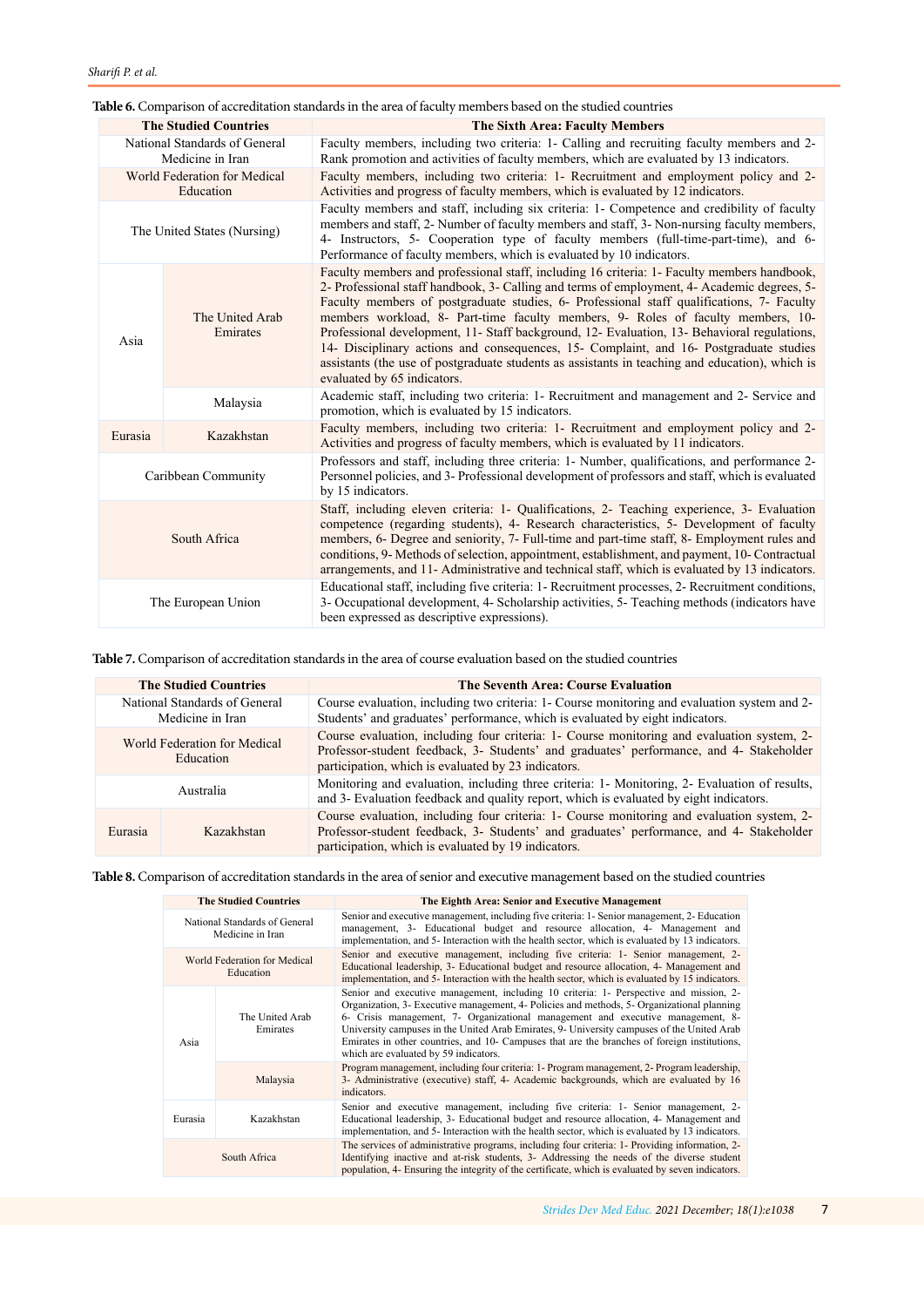<span id="page-7-0"></span>criteria in the area of educational programs entitled teaching methods. In Malaysia, it is one of the criteria in the area of program development and presentation. In the WFME and Kazakhstan, it is one of the indicators of the program framework criterion of the area of the educational program. In Caribbean Community, it is one of the criteria in the area of the educational program entitled education and evaluation. According to [Table 11:](#page-8-0)

- In Australian standards, there is an area called "program content" consisting of criteria such as senior management, staff (educational and administrative), and research and scholarship, which have been included in some programs as independent areas.

- The United Arab Emirates has 11 accreditation areas, of which five areas (educational program, students, faculty members, educational resources, senior and executive management) are shared with the areas of some studied programs, and the other six areas have not been included in other studied programs. These areas include quality assurance, scholarship and research activities, health, safety and environment, financial resources, financial management and budgeting, legal agreement, public transparency, and interaction with the community.

- In the standards of Caribbean Community and South Africa, an area regarding postgraduate education has been included, entitled "continuation of professional education" in Caribbean Community and "postgraduate policies, regulations, and procedures" in South Africa dealing with the conditions of continuing education and the rules and regulations of postgraduate courses.

- Out of 10 areas of the European Union, six areas, including educational program, student, faculty members,

**Table 9.** Comparison of accreditation standards in the area of continuous review based on the studied countries

| <b>The Studied Countries</b>                      |            | <b>The Ninth Area: Continuous Review</b>                                                                                                                                                                                                                                                                                                                                                                                                                                                                                                                                                                                                   |
|---------------------------------------------------|------------|--------------------------------------------------------------------------------------------------------------------------------------------------------------------------------------------------------------------------------------------------------------------------------------------------------------------------------------------------------------------------------------------------------------------------------------------------------------------------------------------------------------------------------------------------------------------------------------------------------------------------------------------|
| National Standards of General<br>Medicine in Iran |            | Continuous review, which includes no sub-area or criteria and is evaluated by 14 indicators.                                                                                                                                                                                                                                                                                                                                                                                                                                                                                                                                               |
| World Federation for Medical<br>Education         |            | Continuous review, which includes no sub-area or criteria and is evaluated by 15 indicators.                                                                                                                                                                                                                                                                                                                                                                                                                                                                                                                                               |
| Asia                                              | Malaysia   | Program monitoring and continuous quality review and improvement, including one criterion:<br>1- Mechanisms of program monitoring, continuous quality review, and improvement, which is<br>evaluated by 9 indicators.                                                                                                                                                                                                                                                                                                                                                                                                                      |
| Eurasia                                           | Kazakhstan | Continuous review, which includes no sub-area or criteria and is evaluated by 15 indicators.                                                                                                                                                                                                                                                                                                                                                                                                                                                                                                                                               |
| The European Union                                |            | Continuous monitoring and periodic review of programs, including eight criteria: 1- Evaluating<br>program content, 2- Evaluating society changing needs, 3- Evaluating workload, progress, and<br>completion of students, 4- Evaluating students (regarding program effectiveness), 5-<br>Evaluating students' expectations, needs, and satisfaction with the program, 6- Evaluating<br>learning environment and support services, 7- Participation of students and other stakeholders<br>in reviewing the program, and 8- Publishing the specifications of the modified program<br>(indicators have been expressed in descriptive terms). |

**Table 10.** Comparison of accreditation standards in the area of teaching-learning based on the studied countries

| <b>The Studied Countries</b> | The Tenth Area: teaching-learning                                                                                                                                                                                                                                                                                                                                                                                                                                                                                                                                                                                                                                                                                                                                                                                                                                                                                                                                                                                                                                                                                                                                                                                  |
|------------------------------|--------------------------------------------------------------------------------------------------------------------------------------------------------------------------------------------------------------------------------------------------------------------------------------------------------------------------------------------------------------------------------------------------------------------------------------------------------------------------------------------------------------------------------------------------------------------------------------------------------------------------------------------------------------------------------------------------------------------------------------------------------------------------------------------------------------------------------------------------------------------------------------------------------------------------------------------------------------------------------------------------------------------------------------------------------------------------------------------------------------------------------------------------------------------------------------------------------------------|
| Australia                    | Teaching-learning, including seven criteria in the form of descriptive sentences and evaluation<br>indicators have also been expressed in descriptive terms: 1- The provider of medical education<br>that uses a wide range of teaching-learning methods to respond to the results of the medical<br>program, 2- Encourages the students' medical program to self-assessment and learning<br>responsibility and prepares them for lifelong learning, 3- The medical program enables students<br>to develop core skills before using them in a clinical setting, 4- Students engage in adequate<br>patient supervision to increase their clinical skills to the required level by enhancing<br>participation in clinical care because they go through a medical program, 5- The medical<br>program promotes the role model as a method of learning, especially in clinical practice and<br>research, 6- Teaching-learning methods in the clinical setting promote the concepts of patient<br>care and participatory interaction, and 7- The medical program ensures that students cooperate<br>with and learn from other health professionals to learn and enhance work experience in inter-<br>professional teams. |
| South Africa                 | Teaching-learning strategy, including five criteria: 1- The importance of students' learning<br>progress, 2- Organizational model, presentation methods, and student combination, 3-<br>Appropriate teaching-learning methods, 4- Improving teaching methods, and 5- Objectives,<br>executive programs and monitoring methods, impact evaluation, and result improvement,<br>which is evaluated by $11$ indicators $(33)$ .                                                                                                                                                                                                                                                                                                                                                                                                                                                                                                                                                                                                                                                                                                                                                                                        |
| The European Union           | Student-centered learning, teaching, and evaluation, including seven criteria in the field of<br>teaching and learning: 1- Diversity and needs of students, 2- Teaching (education) methods, 3-<br>Educational methods, 4- Modification and evaluation of educational methods, 5- Learner<br>independence, 6- The relationship between learner and teacher, and 7- Students' complaints<br>consisting of seven criteria in the evaluation section, including: $(1)$ Evaluators' skills, $(2)$<br>Evaluation criteria and methods, $(3)$ Achievement of learning outcomes and feedback, $(4)$<br>Number of evaluators, $(5)$ Evaluation rules, $(6)$ Evaluation conditions, and $(7)$ Student requests<br>(indicators have been expressed in descriptive terms) $(34)$ .                                                                                                                                                                                                                                                                                                                                                                                                                                            |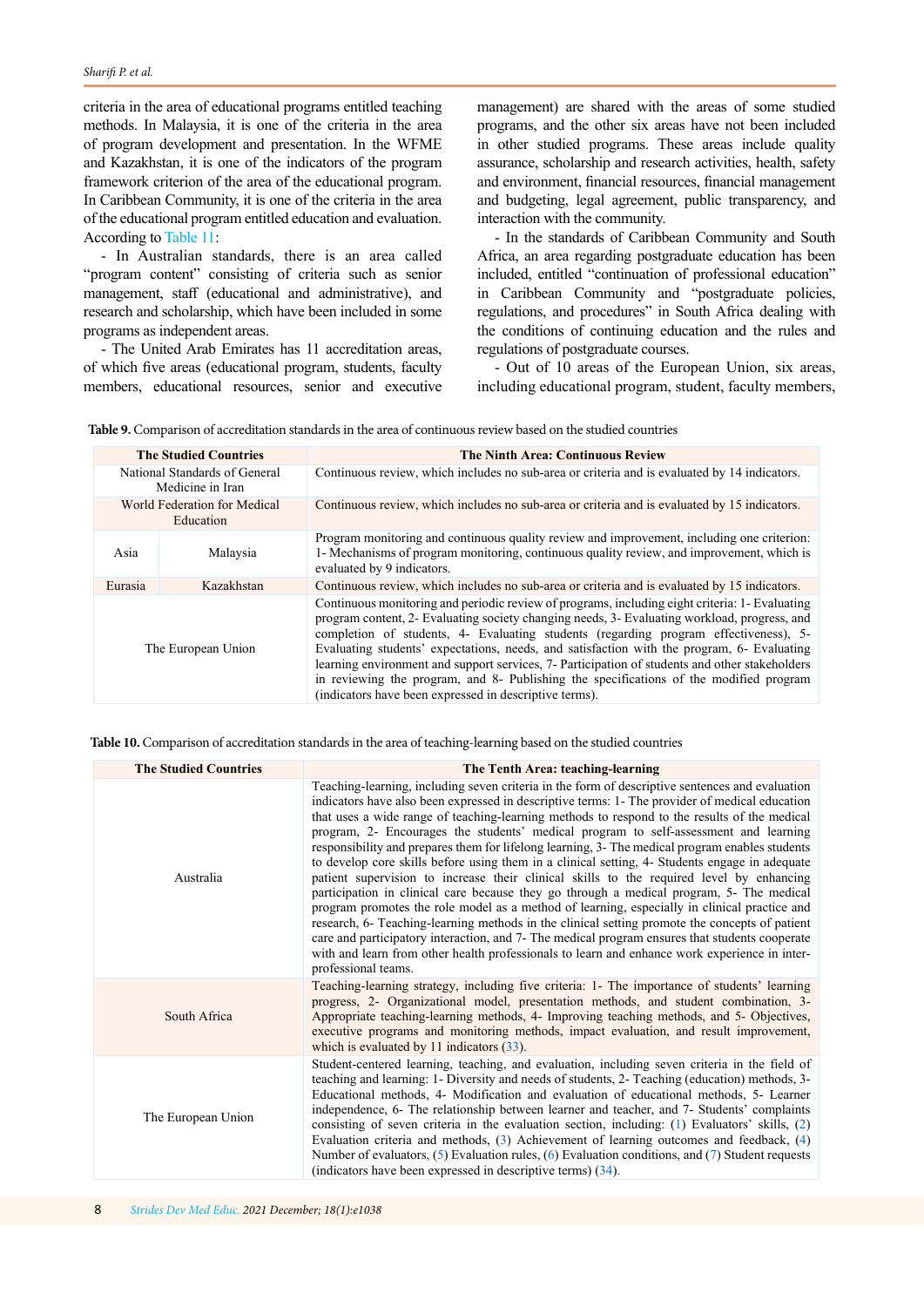#### <span id="page-8-0"></span>**Table 11.** Comparison of accreditation standards in other areas based on the studied countries

| <b>The Studied Countries</b> | <b>Other Areas</b>                                                                                                                                                                                                                                                                                                                                                                                                                                                                                                 |
|------------------------------|--------------------------------------------------------------------------------------------------------------------------------------------------------------------------------------------------------------------------------------------------------------------------------------------------------------------------------------------------------------------------------------------------------------------------------------------------------------------------------------------------------------------|
| Australia                    | The content of the medical program, including nine criteria: 1- Senior management, 2- Leadership and<br>authority, 3- Medical program management, 4- Educational proficiency, 5- Educational budget and resource<br>allocation, 6- Interaction with the health sector and society, 7- Research and scholarship, 8- Staff resources,<br>and 9- Staff appointment, promotion, and development, which are evaluated by 21 indicators.                                                                                 |
| The United Arab Emirates     | Quality assurance, including three criteria: 1- Quality assurance system, 2- Continuous quality improvement,<br>and 3- Quality assurance unit, which is evaluated by 13 indicators.                                                                                                                                                                                                                                                                                                                                |
|                              | Research activities and scholarship, including five criteria: 1- Strategies and policies, 2- Support for research<br>activities and scholarship, 3- Participation in research and scholarship, 4- Expectations from research and<br>scholarship, and 5- Outcomes of research and scholarship, which are evaluated by 10 indicators.                                                                                                                                                                                |
|                              | The field of health, safety, and environment, including four criteria: 1- Occupational health and safety, 2-<br>Facilities, 3- Dormitories, and 4- Technological infrastructure, which is evaluated by 35 indicators.                                                                                                                                                                                                                                                                                              |
|                              | Financial resources, financial management, and budget, including nine criteria: 1- Financial resources, 2-<br>Student support plan/maintenance of education (course), 3- Organization and executive management, 4-<br>Budgeting, 5- Cost, 6- Financial management, 7- Accounting and auditing, 8- Financial report to the Ministry<br>of Education, and 9- Insurance, which is evaluated by 35 indicators.                                                                                                         |
|                              | The area of legal agreements and public transparency, including five criteria: 1- The institution name and the<br>program title, 2- Legal agreement and contracts, 3- General information, 4- Honesty and transparency, and 5-<br>Communication with the Ministry of Education, which is evaluated by 25 indicators.                                                                                                                                                                                               |
|                              | The area of interaction with the community, including six criteria: 1- Community interaction strategy, 2-<br>Relationships with employers, 3- Relationships with other education providers, 4- Relationships with<br>graduates, 5- Continuous education, and 6- Evaluation, which is evaluated by five indicators.                                                                                                                                                                                                 |
| Caribbean Community          | Professional education continuance, which includes no criterion and is evaluated by five indicators.                                                                                                                                                                                                                                                                                                                                                                                                               |
| South Africa                 | Postgraduate policies, regulations, and procedures, including three criteria: 1- Policies, regulations, and<br>procedures, 2- Equality and accessibility, and 3- Students' readiness, which is evaluated by 11 indicators.                                                                                                                                                                                                                                                                                         |
| The European Union           | Quality assurance policies, including five criteria: 1- Organization of quality assurance system, 2-<br>Responsibility of departments, organizational units, managers, and stakeholders in quality assurance, 3-<br>Scientific competence, autonomy, and vigilance against academic fraud, 4- Protection of students or staff<br>against any kind of prejudice or discrimination, and 5- The participation of external stakeholders in quality<br>assurance (indicators have been expressed in descriptive terms). |
|                              | Information management, including seven criteria: 1- Main performance indicators, 2- Student population<br>characteristics, 3- Students' progress, success, and dropout, 4- Students' satisfaction with their programs, 5-<br>Student learning resources and support, 6- Graduates' career paths, and 7- Methods of data collection and<br>analysis (indicators have been expressed in descriptive terms).                                                                                                         |
|                              | General information, including two criteria: 1- Information related to activities and 2- Information related to<br>graduate employment (indicators have been expressed in descriptive terms).                                                                                                                                                                                                                                                                                                                      |
|                              | External periodic quality assurance, including one criterion: 1- External quality assurance framework<br>(indicators have been expressed in descriptive terms).                                                                                                                                                                                                                                                                                                                                                    |

educational resources, continuous review, and teachinglearning, are consistent with the areas used by some countries and programs, but areas of quality assurance policies, information management, public information, and quality assurance of external courses are not among the standards used by other studied countries.

Also, by studying each area and analyzing and comparing their similarities and differences, it was found that the program accreditation standards used in Iran, the WFME, and Kazakhstan have been codified in nine very similar areas (albeit with a slight difference in the number of criteria and indicators). These nine areas include mission and objectives, educational program, student evaluation, students, faculty members, educational resources, course evaluation, senior and executive management, and continuous review.

## **Discussion**

According to the findings of the study, accreditation standards in the field of medical sciences, the areas of mission and objectives; senior and executive management; educational program; students; faculty members and technical and administrative staff; educational resources;

teaching-learning; scholarship and research activities; financial resources, financial management, and budget; interaction with community; stakeholder satisfaction and expectations; continuous review, and quality assurance are proposed as a framework of program accreditation standards.

As noted, the first six areas are the standards used in most accreditation programs; therefore, these standards are among the main and basic areas of accreditation, and their existence in the standards used in Iran is one of the strengths of this program, which is consistent with the results of studies by Queto et al. (2006) and Allahdadian et al. (2008) ([22](#page-10-0), [23](#page-10-0)).

Although only a few of the programs studied in this study have used the standards of "continuous review" and "quality assurance", it seems that the importance of upto-date and high-quality educational programs becomes clearer when special conditions govern the society, the educational system, and the health of countries and the world. For example, in times of civil and foreign wars or health crises that affect governments and the world, such as COVID-19 pandemic, which has affected our country and also all countries of the world and, subsequently, educational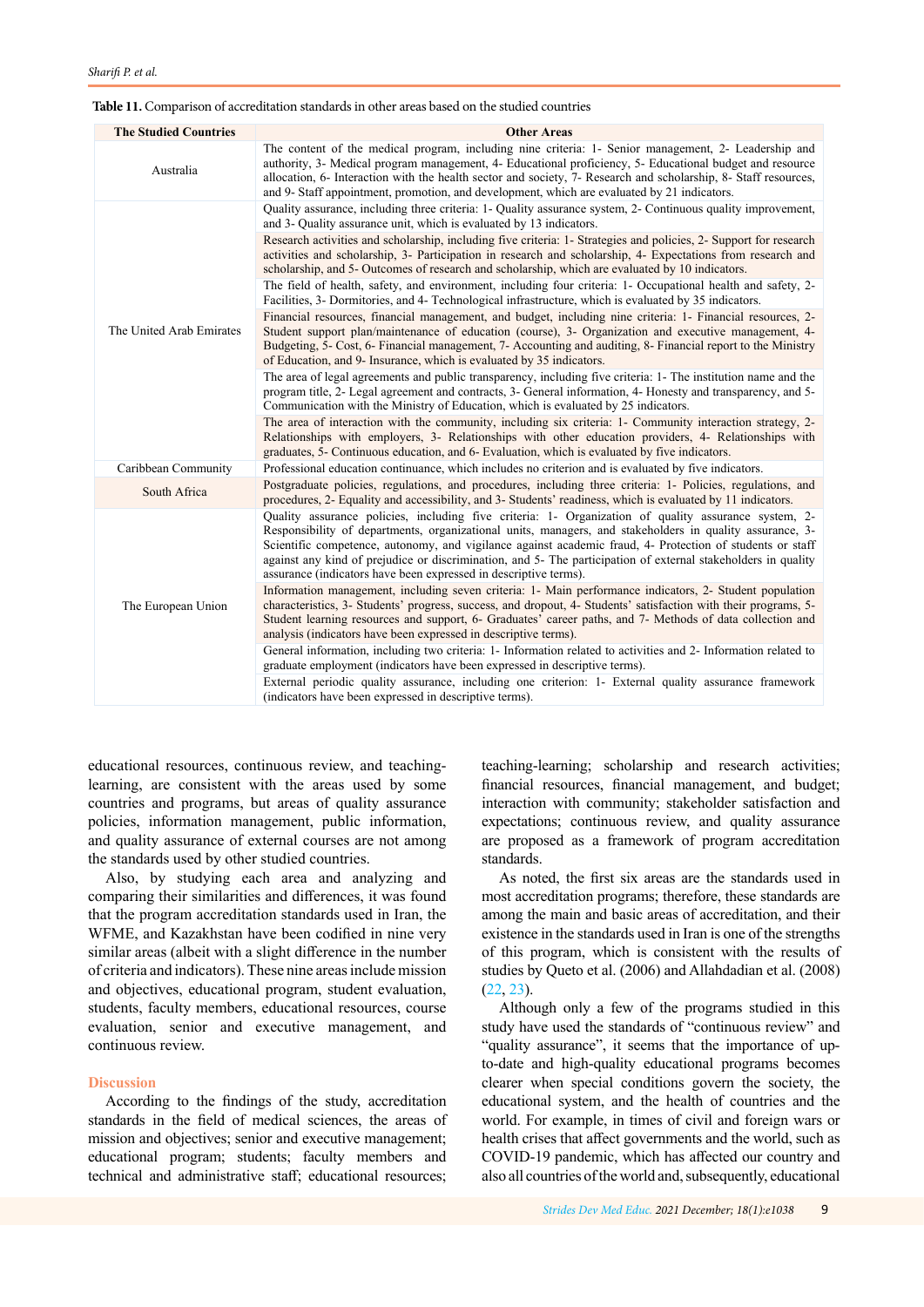<span id="page-9-0"></span>systems, the necessity of revising educational programs to improve the quality of these programs to adapt to specific circumstances becomes even more noticeable. Therefore, a combination of these two standards as "continuous review and quality assurance" is recommended and, as can be seen, the findings of the studies by Blouin (2020) and Hamalinen et al.  $(2004)$  also confirm this finding  $(19, 21)$  $(19, 21)$  $(19, 21)$  $(19, 21)$ .

Distance learning, especially electronic learning (e-learning), challenges conventional knowledge of the nature of the teaching-learning process and the types of learning experiences that each learner must experience in higher education. Therefore, based on norms and rules, e-learning of conventional systems also challenges quality assurance and accreditation. Many features of distance learning are so different from traditional teaching modes that conventional quality evaluation standards and indicators can no longer be used. The learning (e-learning) experience is fundamentally different from face-to-face learning. Traditional concepts of learning can no longer be used in e-learning courses. There are no more university campuses. The role of faculty members and the separation of parts of educational activities; for example, the separation of faceto-face and actual education, face-to-face evaluation, and evaluation of the lesson plan, changed fundamentally [\(18](#page-10-0)). With this description, due to the importance and impact of the "teaching-learning processes" standard on the quality of the educational program and also given the world's current condition that is engaged with the coronavirus pandemic, education and face-to-face learning have impaired and as a result, have made educators inevitable to use new methods of teaching and learning and distant education compatible with these conditions. Therefore, it is suggested that this standard be considered an independent field with clear and measurable indicators. The results of Aliyari et al. (95), Dameh (2011), Naseri et al. (89), and Allahdadian et al.'s (87) studies are consistent with this finding ([6](#page-10-0), [18,](#page-10-0) [23](#page-10-0), [24\)](#page-10-0).

Also, considering the prominent role of areas such as "research and scholarship" and "budget and financial resources" in increasing the quality of education, as well as the effect of standards such as "interaction with community" and "stakeholder satisfaction and expectations" on awareness of the needs of the community and stakeholders and better communication between health and society, standards such as "scholarship and research activities", "financial resources, financial management, and budget", "interaction with the community", and "stakeholder satisfaction and expectations" are the standards that can significantly affect the credibility of an educational program if approved or not approved by the evaluation and accreditation team. Therefore, it is suggested that these standards be included in the accreditation program as main areas and with extensive and independent criteria and indicators. The findings of Blouin (2020), Allahdadian et al. (87), and Queto et al.'s (2006) studies confirm these findings ([21-23](#page-10-0)).

The results of the present study can be made available to policy-makers, decision-makers, and staff of medical sciences education and accreditation of educational programs in the country to integrate accreditation standards of undergraduate degree educational programs, and ultimately it is hoped that it will lead to improving the quality of medical sciences education in the country.

Finally, it is suggested that more research be conducted on the localization of these standards and the development of a national model for accreditation standards of undergraduate degrees of medical sciences that is compatible with the country's social, cultural, and economic conditions, as well as facilities, resources, and infrastructure of medical sciences. Also, the accreditation organization in the field of medical sciences, apart from the Ministry of Health, should be established as an independent organization aiming at planning and implementing accreditation at all levels of accreditation, including institutional, program, and hospital accreditation.

### **Conclusion**

In line with the results of this study, it seems necessary to develop a local framework for accreditation of medical programs in the undergraduate degree for Iran. Also, with a special look at this process, it is possible to develop an applied accreditation program consisting of appropriate and desirable areas and standards that has validity and reliability and be achievable and measurable at the same time and can desirably evaluate an educational program, which finally leads to the promotion and improvement of the quality of education in the undergraduate degree in medical sciences.

**Supplementary material(s):** is available here [To read supplementary materials, please refer to the journal website and ope[n PDF/HTML\]](http://sdme.kmu.ac.ir/jufile?ar_sfile=815053).

# **Acknowledgment**

We would like to thank the esteemed professors and colleagues of Kerman University of Medical Sciences, especially Dr. Sara Shafian, who sincerely helped us carry out this research.

**Conflict of Interests:** The authors declared there was not conflict of interest.

**Ethical Approvals:** This study was approved by the Ethics Committee of Kerman University of Medical Sciences (IR.KMU.REC.1399.455).

## **Funding/Support:** N/A

#### **References**

1. Tamjid Tash E, Moalal Chobgholo M. A comparative study of the process of citizenship education in primary school education, Islamic Republic of Iran, Japan. Soc Sci Stud. 2014;11(40):18-32.

2. Jafari Asl M, Chehrzed MM, Shafipour SZ, Ghanbari A. Quality of educational services from viewpoint's of nursing and midwifery students of Guilan University Based on Servqual Model. Research in Medical Education. 2014; 6(1):50-8. doi:10.18869/acadpub.rme.6.1.50. [In Persian]

3. Karimi Moonaghi H, Bagheri M. Jigsaw: A good student-centered method in medical education. Future of Medical Education Journal. 2017;7(1):35-40.

4. Safdari Dah Cheshmeh F, Hassan Zahraei R, Ehsanpour S. Investigating